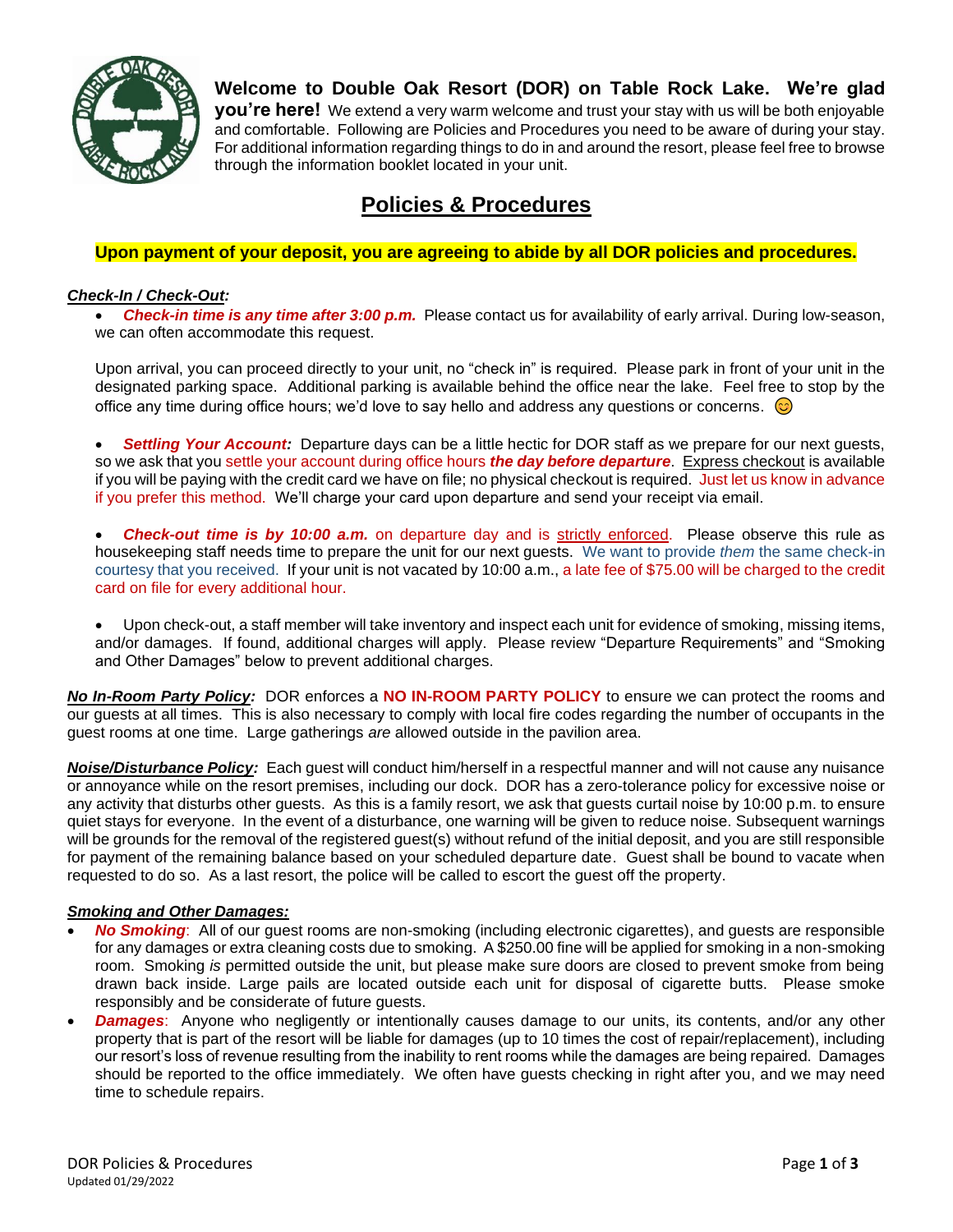*Minimum Age Requirement:* DOR *does* allow young adults 21 to 25 years of age to rent a unit, subject to an age differential surcharge. Unfortunately, there is a larger incident of disruptive behavior and destruction with this age group. If no occupant is at least 25 years of age, the name and phone number of their parents or someone else who will be responsible for their actions and expenses must be supplied. Any infraction of the resort policies will result in eviction without warning or refund. Please behave as responsible young adults and enjoy your stay. Otherwise, please choose accommodations elsewhere.

*Pool***:** The pool is open from Memorial Day weekend through Labor Day weekend for use by DOR guests only. No one is allowed inside pool area when pool is closed. **Pets** are not allowed inside the pool area at any time; it's a health and safety violation.Children under 14 years of age *must* have an adult over 18 inside the pool enclosure with them at all times. Pool rules are posted in the pool area as well as on the refrigerator in each unit. Rules must be followed for the safety of our guests. No lifeguard is on duty; swim at your own risk. DOR is not responsible for accidents or injuries, and we reserve the right to deny the use of pool to anyone at any time.

*Dock / Lake***:** DOR's dock and swim deck are for guest use only. Please be safe and follow basic safety rules: do not swim under the influence of drugs or alcohol, never swim alone, do not swim during thunderstorms, avoid diving headfirst, and use proper flotation devices. Life jackets are available to guests upon request. No lifeguard is on duty; swim at your own risk.

No glass of any kind is allowed on the dock or near the lake shoreline. Trash and recycle bins are located on the dock for your convenience. Please do not litter. Table Rock Lake is owned and operated by the US Army Corp of Engineers. The Missouri State Water Patrol has the responsibility of patrolling major waterways in Missouri, which includes Table Rock Lake. Littering is considered a Class C misdemeanor unless it creates a substantial risk of physical injury or property damage to another. In that case, littering is considered a Class A misdemeanor.

*Water Trampoline*: The Aqua Jump Water Trampoline is for use by DOR guests only. Although designed with the safety of the active family in mind, use of this product involves inherent risk of personal injury. Persons who use this product assume all risk of injury and **must fill out a waiver** in the office **prior to use**. The parent or guardian of minor children must sign on behalf of all minor participants prior to use.

*Visitors/Guests***:** Our pool, dock, water trampoline, kayaks, pedal boats, and all facilities are for use by registered guests only - strictly enforced due to insurance! If you would like to invite guests to spend the day with you, please request approval from us before extending an invitation to other people to visit. Approval depends on occupancy at the time of your visit. There *is* an admission fee per person per day. Please check with the office for pricing. Visitors must come to the office and register as "extra person(s)" in your party. They will be allowed to utilize all amenities, as long as all policies and procedures are followed. Charges for your guests will be added to your bill.

**Pets:** DOR is a dog-friendly property, but please be considerate of other guests. Well-behaved, house-broken, attended pets are allowed with proof of rabies vaccine. It is our strict policy that all guests bringing pets to the property MUST register their pets upon check-in and sign a written [Pet Policy.](https://doubleoakresort.net/wp-content/uploads/2021/09/2022-DOR-Pet-Policy.pdf) If you are unwilling to sign this form and abide by the rules, we cannot accommodate your pet. The full Pet Policy is also posted in the office and can be reviewed at any time. A pet fee will be charged to your room stay in accordance with our policy.

### *Cancellations/Refunds:*

Once your reservation has been confirmed, your unit is no longer on the market and all other requests are refused. Therefore, our cancellation policy is strictly enforced. Please notify us immediately if you need to cancel. Every effort will be made to rebook your unit. A cancellation fee will be incurred for all cancellations in addition to the specifics mentioned below. Cancellation fees are per unit rented. Check with the office for current rates. Refunds will be minus the cancellation fee. Sorry, there are no refunds for late arrivals or early departures.

- Low-Season Reservations Cancellations more than 14 days prior to your scheduled arrival will receive a full refund minus the cancellation fee. For cancellations within 14 days of your scheduled arrival, your entire deposit will be forfeited.
- Peak-Season Reservations Deposit is forfeited if reservation dates are not rebooked for full reservation. For cancellations within 30 days of your scheduled arrival, payment in full will be due. If we *are* able to rebook, you will receive a full refund minus the cancellation fee.
- No-Shows No-shows will be charged for all days reserved.